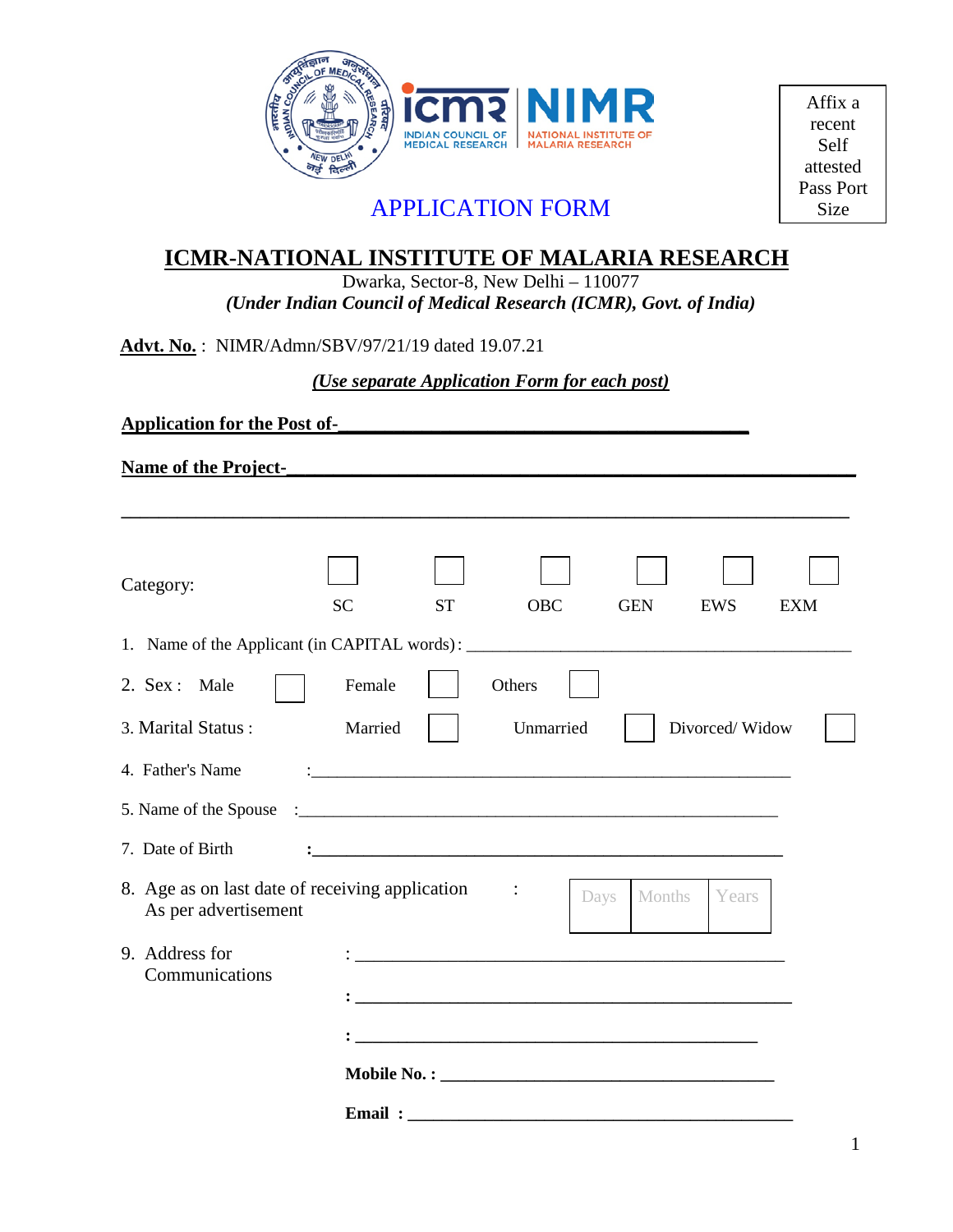| 10. |                 |                                                                                                                                                                                                                                       |  |
|-----|-----------------|---------------------------------------------------------------------------------------------------------------------------------------------------------------------------------------------------------------------------------------|--|
|     |                 | $\ddot{\bullet}$ . The contract of the contract of the contract of the contract of the contract of the contract of the contract of the contract of the contract of the contract of the contract of the contract of the contract of th |  |
|     |                 |                                                                                                                                                                                                                                       |  |
|     |                 |                                                                                                                                                                                                                                       |  |
|     | 11. Nationality |                                                                                                                                                                                                                                       |  |

**12. Educational Qualification:** (Enclose attested photocopies of degree/diploma certificates & mark sheets)

| <b>Examination</b>                                      | <b>Subjects</b> | <b>Board/Council/University</b> | $\frac{9}{6}$<br><b>Division</b> | Month &<br>Year of<br><b>Passing</b> |
|---------------------------------------------------------|-----------------|---------------------------------|----------------------------------|--------------------------------------|
| $\mathbf{X}^\text{th}$<br>(HSC)                         |                 |                                 |                                  |                                      |
| $\bold{XII}^\text{th}$<br>(HSSC)                        |                 |                                 |                                  |                                      |
| Diploma (please mention<br>duration one year/two years) |                 |                                 |                                  |                                      |
| Degree                                                  |                 |                                 |                                  |                                      |
| <b>Post Graduation</b>                                  |                 |                                 |                                  |                                      |
| Others (M.Phil/Ph.D)                                    |                 |                                 |                                  |                                      |

**\_\_\_\_\_\_\_\_\_\_\_\_\_\_\_\_\_\_\_\_\_\_\_\_\_\_\_\_\_\_\_\_\_\_\_\_\_\_\_\_\_\_\_\_\_\_\_\_\_\_\_\_\_\_\_\_\_\_\_\_\_\_\_\_\_\_\_\_\_\_\_\_\_\_\_\_\_\_\_\_\_\_\_\_\_\_**

**\_\_\_\_\_\_\_\_\_\_\_\_\_\_\_\_\_\_\_\_\_\_\_\_\_\_\_\_\_\_\_\_\_\_\_\_\_\_\_\_\_\_\_\_\_\_\_\_\_\_\_\_\_\_\_\_\_\_\_\_\_\_\_\_\_\_\_\_\_\_\_\_\_\_\_\_\_\_\_\_\_\_\_\_\_\_**

## **13. Current Activities:**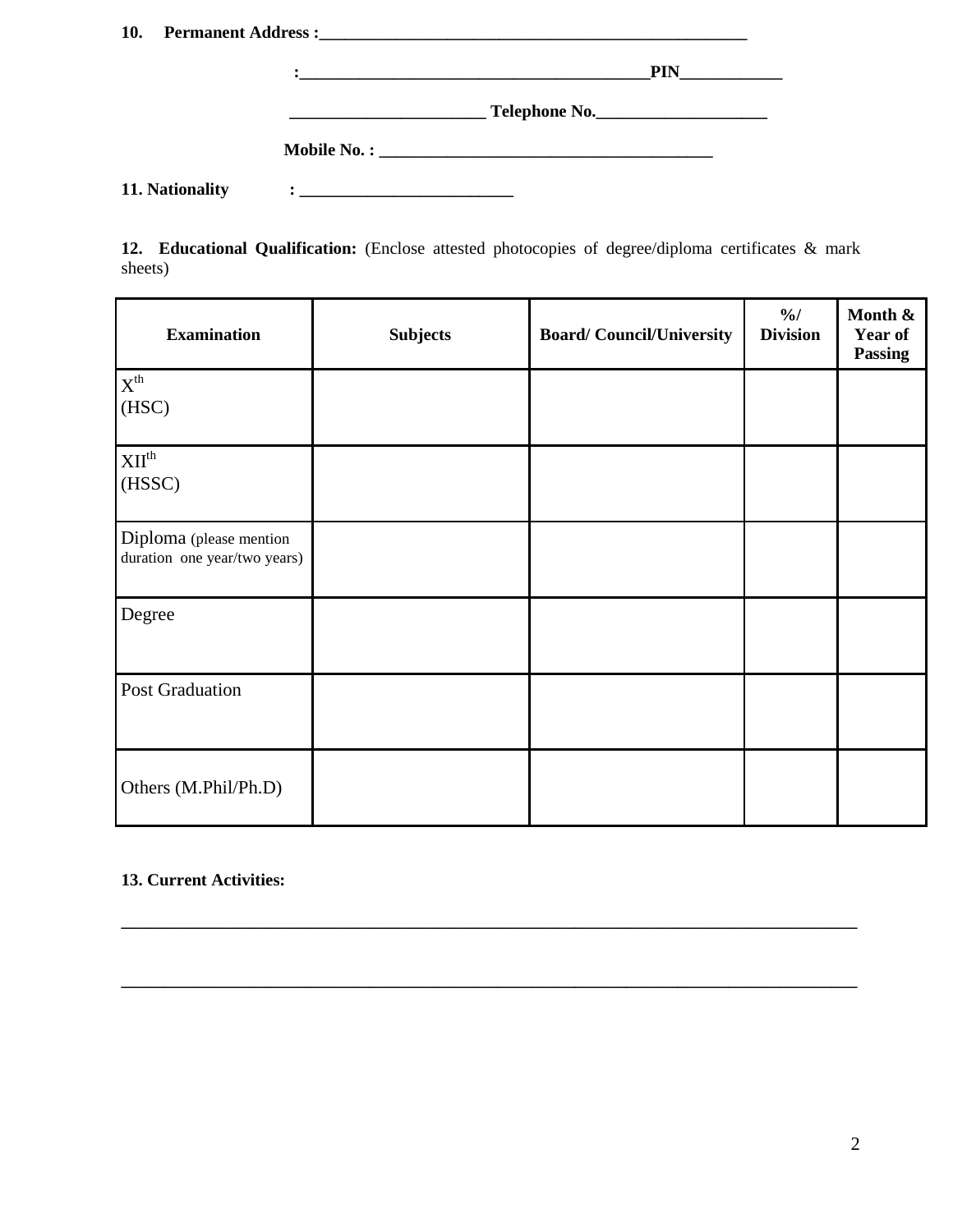14. Experience: (Enclose copies of Work Experience Certificates)

| <b>Status of</b><br>Name of the                               |                                                        | Name of                                       | Whether | <b>Period</b> |    | Scale of                                     |                   |
|---------------------------------------------------------------|--------------------------------------------------------|-----------------------------------------------|---------|---------------|----|----------------------------------------------|-------------------|
| Organization/<br><b>Institution where</b><br>worked and Place | Organization<br>(Central/State/<br>Autonomous/<br>PSU) | the Post<br>permanent<br>/contractual<br>held |         | From          | To | Pay &<br><b>Gross</b><br>Pay<br><b>Drawn</b> | Nature of<br>Work |
|                                                               |                                                        |                                               |         |               |    |                                              |                   |
|                                                               |                                                        |                                               |         |               |    |                                              |                   |
|                                                               |                                                        |                                               |         |               |    |                                              |                   |
|                                                               |                                                        |                                               |         |               |    |                                              |                   |
|                                                               |                                                        |                                               |         |               |    |                                              |                   |

(Use separate sheet if space is inadequate)

# **15. Knowledge of computer applications, if any, please attach certificate/diploma/degree:**

**\_\_\_\_\_\_\_\_\_\_\_\_\_\_\_\_\_\_\_\_\_\_\_\_\_\_\_\_\_\_\_\_\_\_\_\_\_\_\_\_\_\_\_\_\_\_\_\_\_\_\_\_\_\_\_\_\_\_\_\_\_\_\_\_\_\_\_\_\_\_\_\_\_\_\_\_\_\_\_\_\_\_\_\_\_ \_\_\_\_\_\_\_\_\_\_\_\_\_\_\_\_\_\_\_\_\_\_\_\_\_\_\_\_\_\_\_\_\_\_\_\_\_\_\_\_\_\_\_\_\_\_\_\_\_\_\_\_\_\_\_\_\_\_\_\_\_\_\_\_\_\_\_\_\_\_\_\_\_\_\_\_\_\_\_\_\_\_\_\_\_ \_\_\_\_\_\_\_\_\_\_\_\_\_\_\_\_\_\_\_\_\_\_\_\_\_\_\_\_\_\_\_\_\_\_\_\_\_\_\_\_\_\_\_\_\_\_\_\_\_\_\_\_\_\_\_\_\_\_\_\_\_\_\_\_\_\_\_\_\_\_\_\_\_\_\_\_\_\_\_\_\_\_\_\_\_ \_\_\_\_\_\_\_\_\_\_\_\_\_\_\_\_\_\_\_\_\_\_\_\_\_\_\_\_\_\_\_\_\_\_\_\_\_\_\_\_\_\_\_\_\_\_\_\_\_\_\_\_\_\_\_\_\_\_\_\_\_\_\_\_\_\_\_\_\_\_\_\_\_\_\_\_\_\_\_\_\_\_\_\_\_\_**

**\_\_\_\_\_\_\_\_\_\_\_\_\_\_\_\_\_\_\_\_\_\_\_\_\_\_\_\_\_\_\_\_\_\_\_\_\_\_\_\_\_\_\_\_\_\_\_\_\_\_\_\_\_\_\_\_\_\_\_\_\_\_\_\_\_\_\_\_\_\_\_\_**

## **16. Details of publications with impact factor, if any:**

#### **17. Name and address of two referees well known with the applicant's work:**

| <b>Name</b>         | <b>Occupation or Position</b> | Address with telephone No. & e-mail |
|---------------------|-------------------------------|-------------------------------------|
|                     |                               |                                     |
| $\mathcal{D}$<br>٠. |                               |                                     |